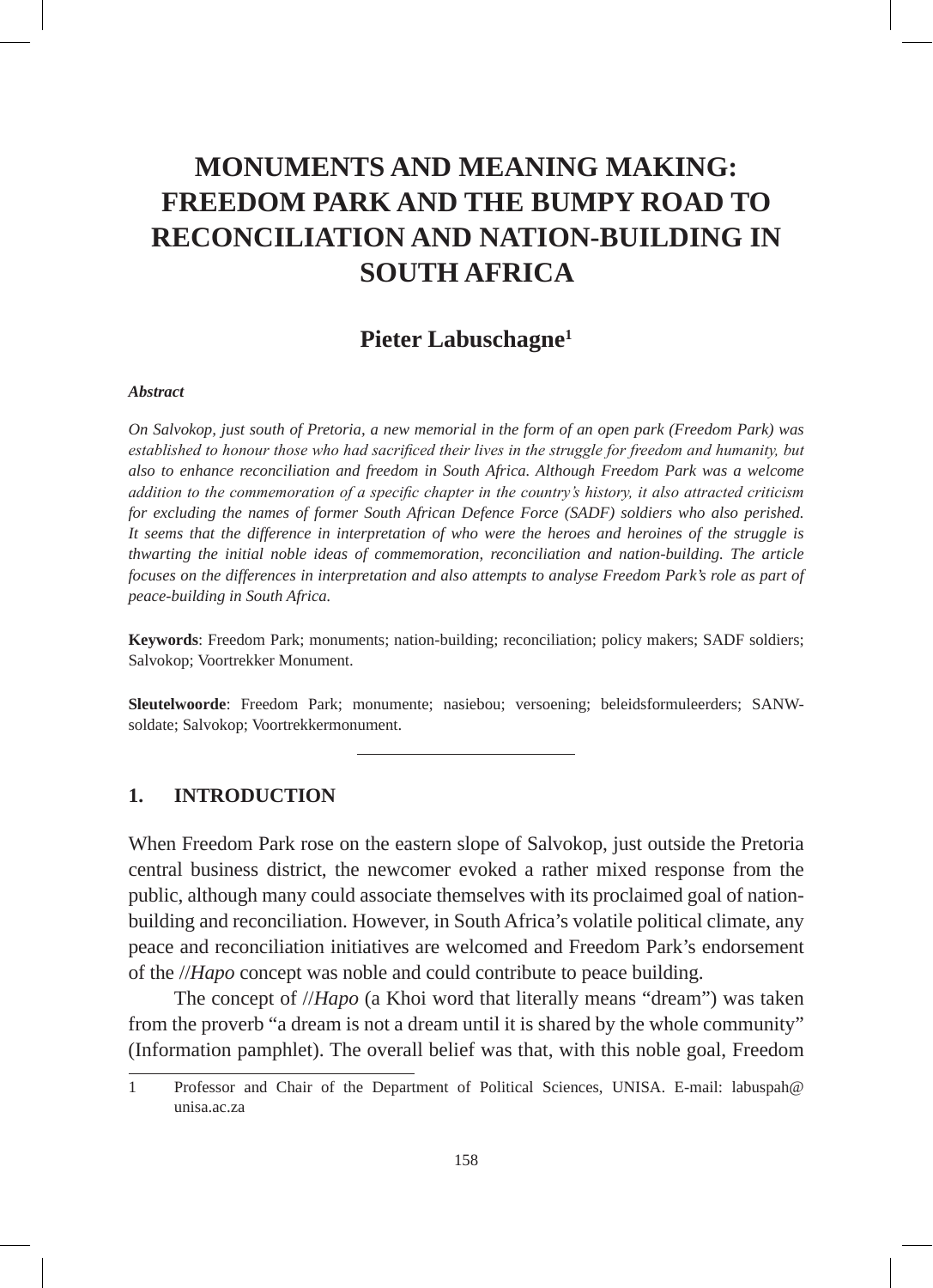Park could contribute to the ideals of an inclusive society, reconciliation and nationbuilding.

However, as most realists have cautioned, any early optimism that Freedom Park would be a "magic cure" to bridge divisions in society, the expectations will have to be tempered and kept within realistic parameters. The history of peace-building in South Africa, against the backdrop of commemorating the past, has proved to be riddled with controversy. As Maré (2007:44-45) points out, the function of memory is complex and when dealing with monuments and memorials as symbols to remind society of past events and future visions, one deals with a communal memory "that always have political and ideological overtones and finds its own meaning in memory".

Baines (2009:3) also warned that memorials, such as Freedom Park, serve as significant markers of postcolonial society's reconstruction of the past. The process is fundamentally subjective and political, with a specific and distinct interpretation of the past that acts as a guiding principle towards the goals of reconciliation and nation-building.

Distinctive and subjective interpretations of the past will clearly reveal substantive differences, such as who should claim ownership of the title "freedom fighter". Will this definition for example exclude soldiers of the former South African Defence Force (SADF) who fought in Namibia, Angola and elsewhere on the African continent? A substantial portion of these SADF soldiers thought that they were conducting a just war "against the evil forces of communism" to keep the subcontinent free from Soviet imperialism (Baines 2009:3).

In the new democratic dispensation, the SADF soldiers found themselves being alienated and stigmatised, because of the decision of the decision makers to exclude their names from the Wall of Names at Freedom Park. However, at the same time the decision makers and management of the Park took the decision to immortalise the Cuban soldiers and Russian advisors who fought alongside SWAPO insurgents (former freedom fighters from South West Africa), by including their names on the Wall of Names (Information pamphlet).

Therefore, in a bizarre political game of musical chairs, yesterday's terrorists under the old regime have become today's freedom fighters, while yesterday's soldiers – who had thought they were fighting a just war – are relegated into oblivion. The decision to work from this controversial premise towards the goal of reconciliation and nation-building understandably attracted scepticism and anger, especially from those who felt alienated by the decision.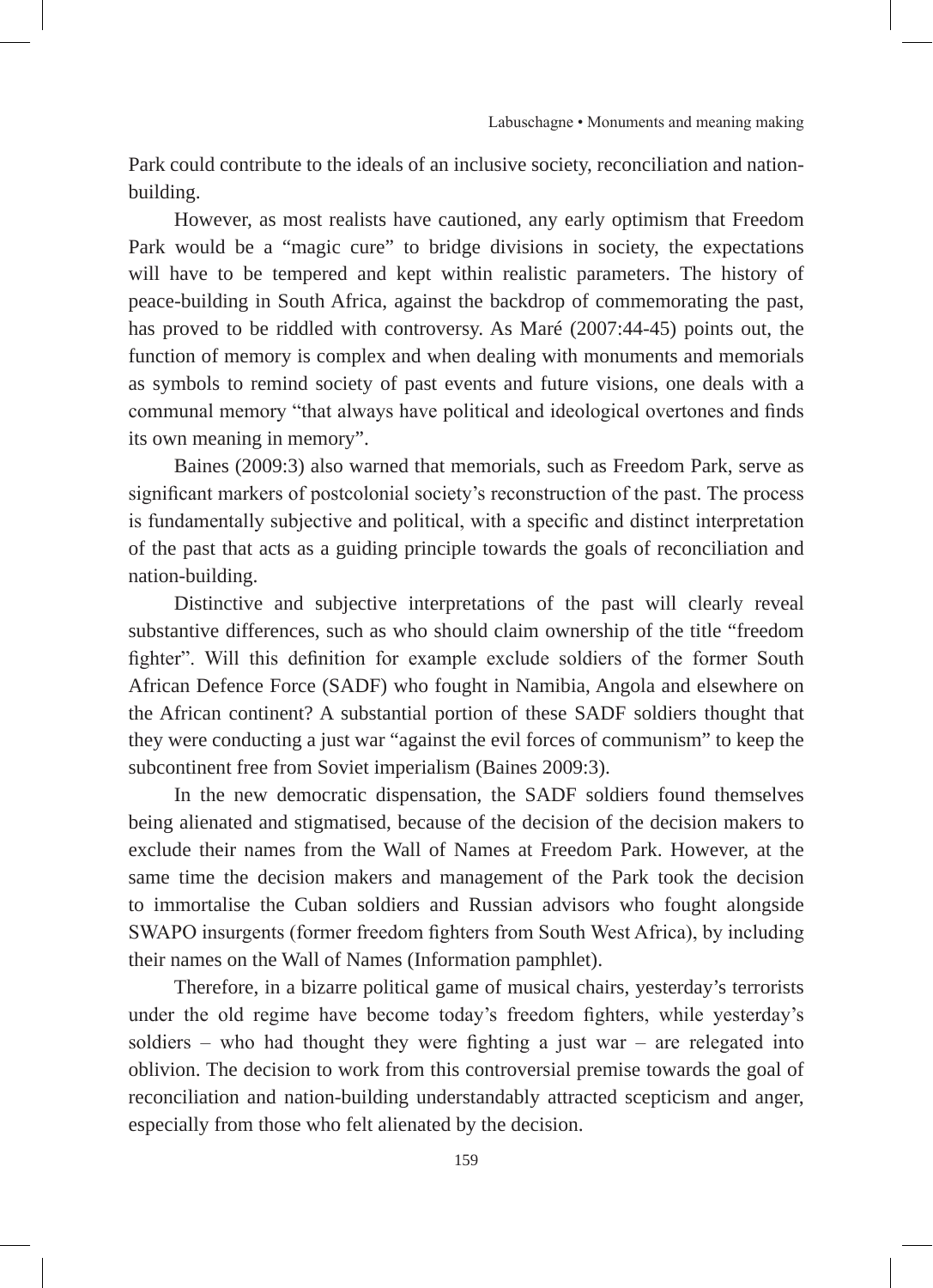#### **2. FOCUS AND METHODOLOGY**

In the light of these introductory remarks, the focus of the article will be to analyse Freedom Park's role as a significant marker of the reconstruction of South Africa's postcolonial society and also to ascertain its future role in fostering the ideals of reconciliation and nation-building (Baines 2009:3).

The relationship between the concepts of reconciliation and nation-building is sensitive and delicate, because of their conflicting ideological views. The important question is therefore then how the process of reconstruction and nation-building should be approached in post-apartheid South Africa. It is acknowledged that the process of memorialisation is often highly charged and that politics plays a prominent role in the process, which often leads to differences of opinion about past events between competing interests of past events (Baines 2009:3).

In an effort to structure the article, the underpinning methodology will be based on the manner in which policies are generally structured, namely:

- (a) The *intentions* of the policy makers
- (b) The *actions* of the policy makers
- (c) The *impact* of the policy makers (Jackson & Jackson 2003:289).

The communiqués and press releases from Freedom Park, headed by a Chief Executive Officer (CEO) and his staff, reveal a distinct and specific policy approach to commemorate the past. Freedom Park policies therefore do not differ much from public policies: they emerge from the relationship between historical, geographical and socio-economic conditions which then impacts on elite (political) behaviour (Jackson & Jackson 2003:289).

The methodology of the article is therefore an analysis of Freedom Park's tri-structured policy of intentions, actions and impact to reveal the true intentions of the policy makers. The desired objectives of policy makers can only be judged when they are transformed into actions which can then be analysed and their impact evaluated.

The policies that originate from Freedom Park will over time shift and develop when socio-economic, political and even financial considerations seep into the process. In the article the focus will be to evaluate the policies, specifically against the one overarching aim of reconciliation and nation-building in South Africa.

## **3. THE INTENTION OF FREEDOM PARK'S POLICY MAKERS**

However, when Freedom Park was established, the broad intention seemed to be the correction of the gross numerical disparity of monuments in South Africa predominantly reflecting the values and interests of the previous ruling National Party regime. (In this regard Frescura has pointed out that in 1992, of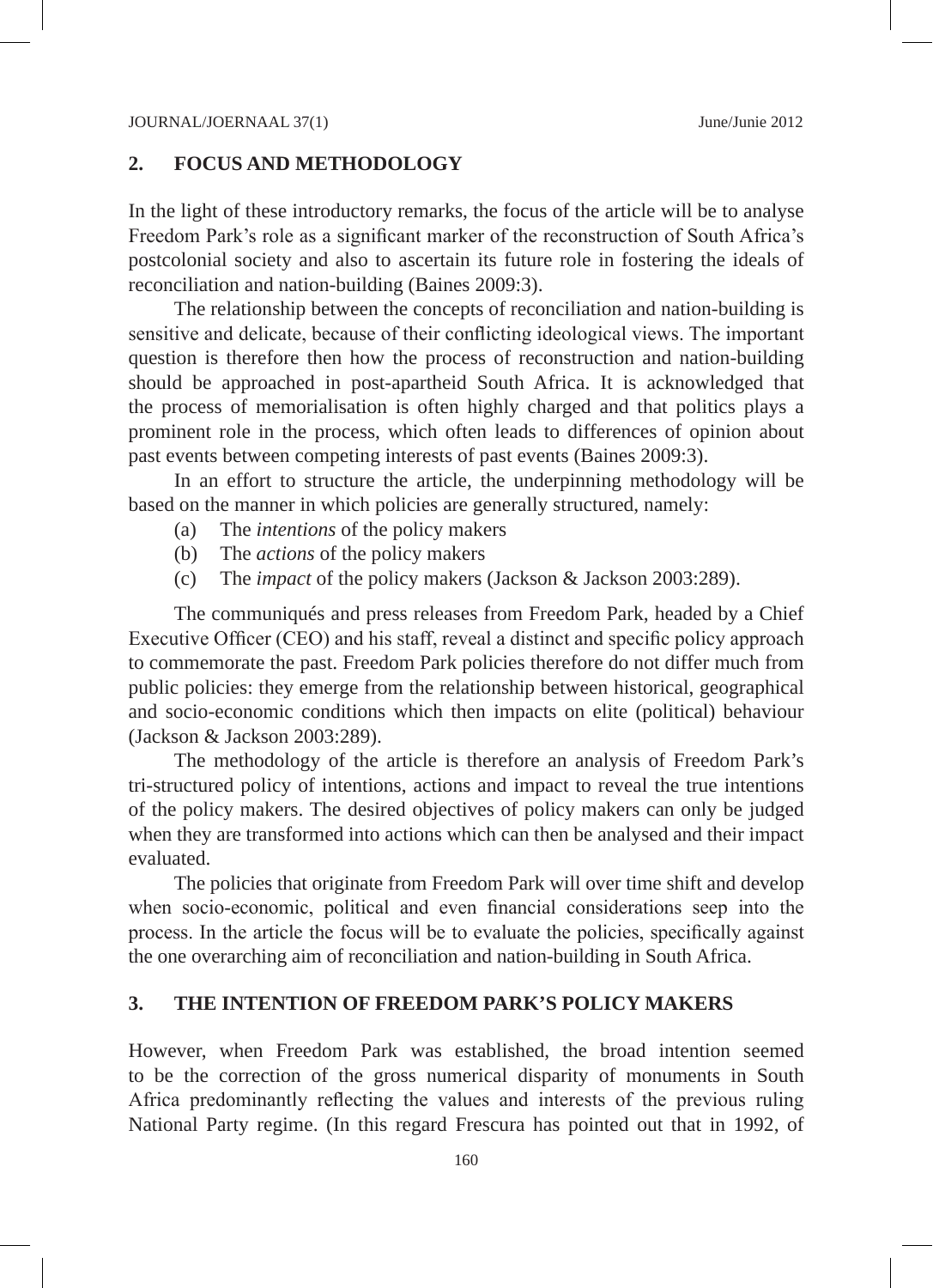all the declared monuments by the South African National Monuments Council, a staggering 97%) was reflective of white values and interests (Schonfeldt 2006:217)). The establishment of Freedom Park and the construction of the Ncome Monument at Blood River were therefore legitimate steps to correct this present numerical imbalance and disparity of monuments in South Africa.

The historical intention that spearheaded the establishment of a park to commemorate freedom, and those who fought to obtain it, originated from the activities of Archbishop Desmond Tutu, the former Chairperson of the Truth and Reconciliation Committee. Tutu articulated the need for a freedom park to pay homage to those who paid with their lives for freedom, *but* also to enhance the process of nation-building in South Africa (added emphasis). (See Doxtader and Salazar 2007:85-89 for his Chairman Foreword and pledge for freedom and nationbuilding.)

During 2007 the same sentiments and intentions were echoed by the then Deputy Chief Executive Officer of Freedom Park, Ms Peggie Photolo, who also sketched the broader parameters of reconciliation and nation-building to build a new national conscience to heal the nation's wounds. She reiterated that the narrower intention was to honour those that should be honoured and to ensure that they receive "symbolic reparation" for their suffering during the apartheid years which culminated in offering their lives for humanity and freedom (Press Release Freedom Park 2007).

However, the judgement of exactly who suffered during the apartheid years and laid down their lives for humanity and freedom carries the seeds of division and exclusion. The deliberate and calculated decision to exclude a segment of the population, such as the former SADF soldiers, will destroy any hope for inclusiveness and solidarity that could have provided the energy for nation-building in post-apartheid South Africa. This narrow definition therefore implied that only those who opposed and suffered under apartheid laid down their lives for humanity and freedom, and is in itself an exclusive, subjective judgement call, saturated with strong political undertones.

The subjective nature of politics is transcended in the documentation of historical events, because historical writing does not happen in a vacuum and every history is a thing of its time. As Johnson indicated, historiography has always been a site of a political struggle in South Africa and even the best historians have to bear enormous pressure not to indulge in an ever-changing game of praise and blame, but to observe a great deal in silence (Johnson 2004:vii).

The intention of decision makers as to who should be eternalised on the Wall of Names in the name of humanity and freedom will therefore always be riddled by controversy. The undeniable fact is that it will be ultimately a subjective decision which will reflect a specific political orientation.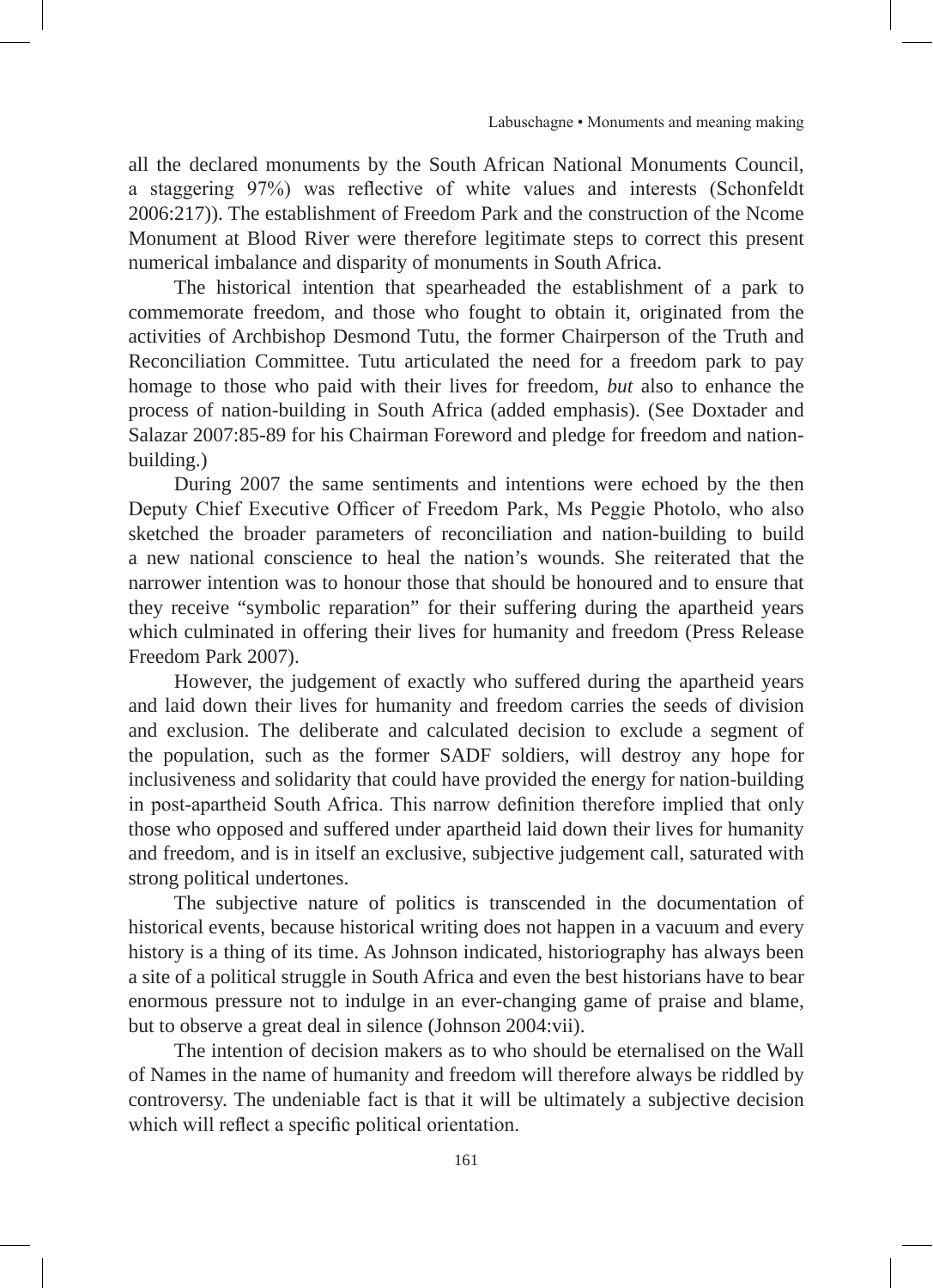The succession of communiqués and press releases from Freedom Park since 2007 reveals its intentions, but the distinct shifts of emphasis that occurred over time have seemed to blur the focus. It should be recalled that Freedom Park's original brief was to commemorate and remember the struggle for humanity and freedom, but it should also play a primary role in healing the nation's wounds and unite the diversity of peoples in South Africa. However, their overarching goal *should still be* the elusive ideals of reconciliation and nation-building (added emphasis).

However, the communiqués and press releases that originate from Freedom Park are difficult to reconcile with their original intent and overall goals:

- 1. 11 January 2007: Ms Peggie Photolo emphasised that the core theme of Freedom Park was to honour the struggle for humanity and freedom. She reiterated that the Wall of Names will commemorate those who laid down their lives in this regard, and that the aim of the Park will be a symbolic reparation process. Photolo reiterated that Freedom Park is conducting a process to collect the names of the SADF soldiers who died during the war/struggle on the basis of inclusivity and representivity. However, she also explained that this process will be debated and the decision (about an inclusive version of the history) should emerge from a national and public process (Press Release Freedom Park 2007).
- 2. 7 May 2007: The twentieth anniversary of the bombing of Cosatu House was held at Freedom Park, and Dr Serote, the CEO of Freedom Park, declared that the park was about celebrating and commemorating the heroes and heroines that gave their lives for freedom. He reiterated that Freedom Park was also about reconciliation and nation-building, but emphasised that South Africa should forgive, but not forget (Press Release Freedom Park 2007).
- 3. 4 November 2009: In a briefing to the Parliamentary Monitoring Group, Serote declared that Freedom Park was a park for the freedom of Africa. A question was directed to him about inclusivity and the fact that there would be two walls for fallen soldiers, one at the Voortrekker Monument and the other the Wall of Names at Freedom Park. The concern was that this situation would create the impression of two South Africa's. In his answer Serote referred to a discussion that he had with the CEO of the Voortrekker Monument, General Gert Opperman, during which he emphasised to him that the SADF soldiers' "duty was to kill". He then explained that he had asked Opperman if he would include the names of the people who had been killed by the soldiers on his wall, but the answer was negative (Parliament Monitoring Group 2009).
- 4. 10 May 2010: In a media release Serote announced that Freedom Park would host Ambassadors and High Commissioners from various African countries to discuss sustainable partnerships to promote African heritage, culture and partnerships. Serote declared that: "Our aim with this initiative is to strengthen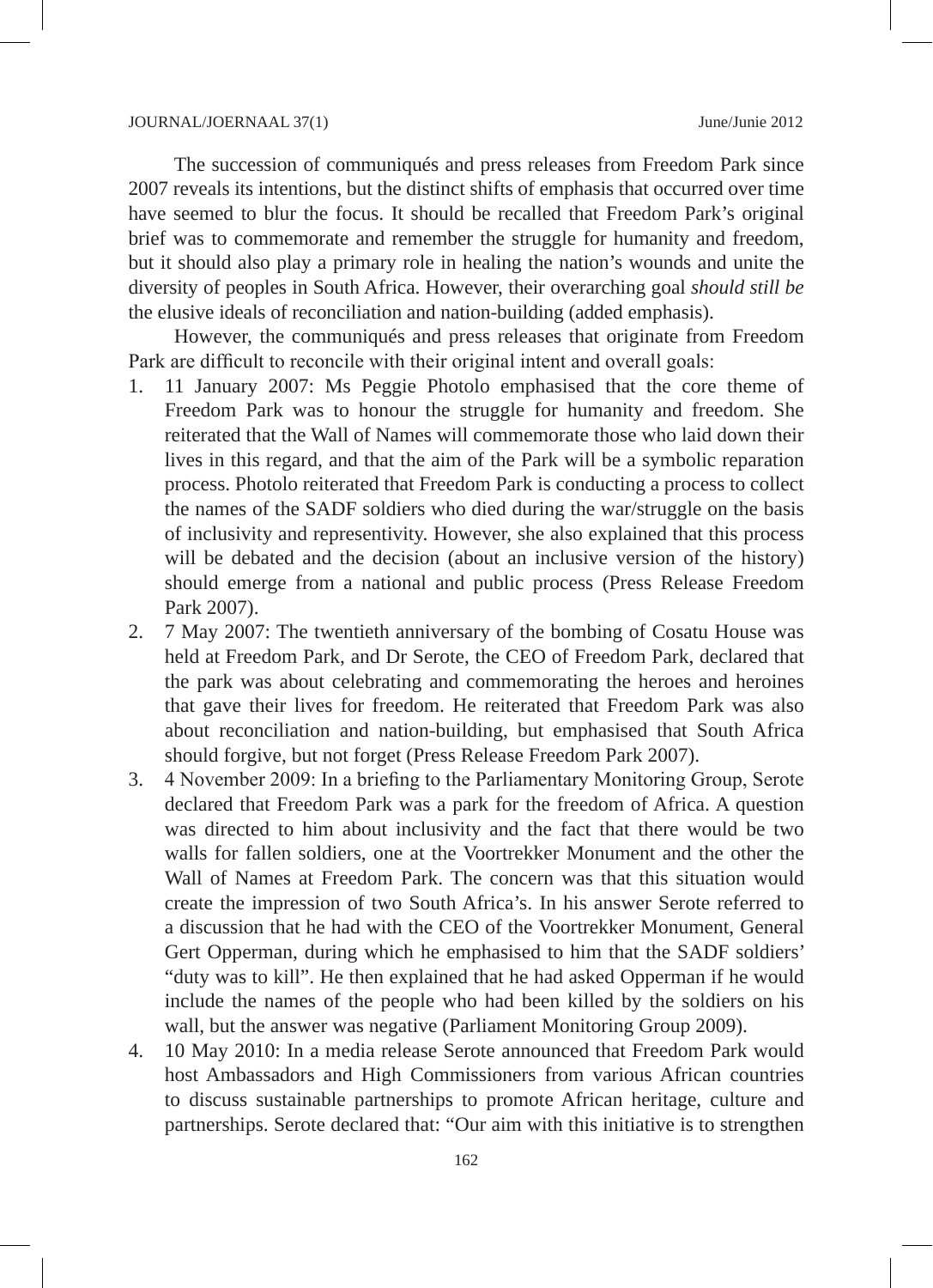the framework of African solidarity...The ties that bind us together span country borders and unite our brothers and sisters into a global community. Today marks another step on the route amongst our fellow African countries. If we are to realise the ideals of Pan-Africanism, we are to explore our shared roots" (Press Release Freedom Park 2010).

The announcement by Serote on 10 May 2010 presented a significant shift in Freedom Park's focus from a national goal to a broad pan-African vision.

## **4. THE ACTIONS OF THE FREEDOM PARK POLICY MAKERS**

The actions of the management of Freedom Park could analytically be subdivided into two categories, firstly the decision on the spatial placement of the monument, and secondly the layout and specific features of the park.

## **(a) The geographical and spatial placement of Freedom Park**

The ultimate decision where to geographically establish Freedom Park seemed to be taken on the basis of strong ideological motives: the present series of monuments and forts south of Pretoria was a strong underlying inducement for deciding where to establish the new freedom park. Maré (2007:44-45) refers to this strategy as "the postcolonial ethos that post-apartheid monuments should be in the proximity of a colonial monument". This positioning of Freedom Park had therefore seemed to be a deliberate action to act as a counterbalance to the surrounding (colonial) monuments and forts and therefore to take its (rightful) place as part of the historical entrance to the capital city.

However, in the process of scoring political points, the opportunity to utilise a historical spiritual home as a heritage site was overlooked. In the Pretoria area the only site with a strong historical heritage component is the Wonderboom area, north of Wonderboompoort. Anthropological evidence indicated that local tribes for centuries attributed religious and sacred meaning to the Wonderboom and its surrounding area during the pre-colonial period. The Magaliesberg ridge above the Wonderboom furthermore offered a unique elevated spot to erect a park which would in addition allow for a symbolic link with a sacred heritage site.

However, in spite of this sentiment, Salvokop, north of Elandspoort, was preferred as a location. This was clearly a political decision which bypassed the symbolic status that the Wonderboom area could have offered. Salvokop, above the Railway Station, is not a heritage site and does not display a physical pre-colonial heritage link in the same manner as Wonderboom. On the contrary, Salvokop has a strong link with the old Zuid Afrikaansche Republiek, because the hill was used to signal the arrival of mail from Kimberley and Natal. After the British occupation in 1900 the area fell under military control and was re-named Salvokop, because of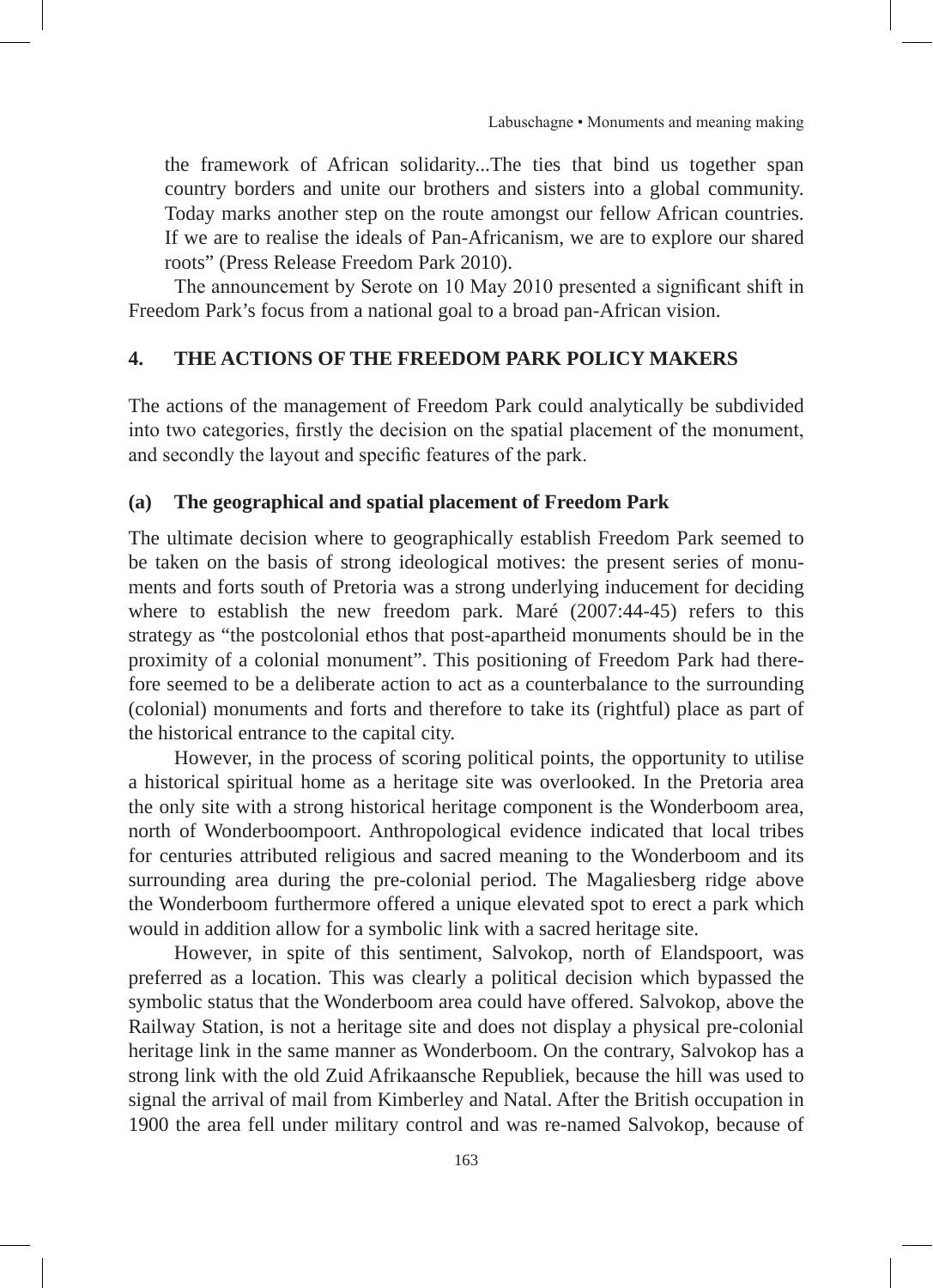the 25-pounder gun that fired salutes on special occasions to visiting and departing dignitaries (Andrews & Ploeger 1989:58).

The collection of hills further north from Salvokop that rise steeply above the surrounding open veldt already housed three important historical sites and can rightly be described as an Afrikaner heritage site. Two of the hills, Fort Klapperkop and Fort Schanskop, were constructed shortly before the Anglo-Boer War (1899- 1902) together with two forts south of Pretoria, as part of a defence ring around Pretoria. The Voortrekker Monument was later built during the 1930s and 1940s on the furthest point of the west-east axis on a hill later christened Monument Hill. Between the Union Buildings, on Meintjes Kop, and the Voortrekker Monument, on Monument Hill, a strong spatial link was established which has reflected the Afrikaner domination of the pre-democratic era.

The decision to erect Freedom Park on Salvokop was never argued from a symbolic or heritage site angle, but was rooted in a political desire to visually and spatially oppose the Afrikaner heritage site. In this equation, Freedom Park was intended to provide an elevated and spatial presence and to create a balance with its counterparts of the colonial era. The location of Freedom Park serves to break the visual link between the Voortrekker Monument and the Union Buildings, with its historical and symbolic connection with the power base of Afrikaner Nationalism. (There were even earlier suggestions that Freedom Park should expropriate and occupy the lower level of the Voortrekker Monument (Maré 2007:44-45)). However, in the end sanity prevailed and Salvokop was chosen as the site and the park was built on the eastern slope.)

The symbolic contrast between the three structures could not be more conflicting and forms spatially a bizarre triangle which opponents immediately acted upon. Sayagues writes that this visual and spatial triangle represents a conflict between democracy (Union Buildings), freedom (Freedom Park) and oppression and white supremacy (Voortrekker Monument) (Sayagues 2010). In this equation, Sayagues describes the Voortrekker Monument as commemorating the struggles of the Afrikaner settlers, descended from whites, who created apartheid and then proceeds to describe the Monument as "'fortress-like, evil house of Mordoror, stark example of fascist architecture". In contrast, Freedom Park is described as "a striking visual opposite to the Monument with [its] open, energetic sign drawn by the reed poles" (Sayagues 2010).

When political opportunism is cast aside and the situation within a democratic South Africa is analysed, the negative aspects of the placement of Freedom Park on Salvokop immediately surface. The location of the two symbols of nation-building, the Voortrekker Monument and Freedom Park, intrinsically generates conflicting emotions that detract from the initial goal of reconciliation and the fostering of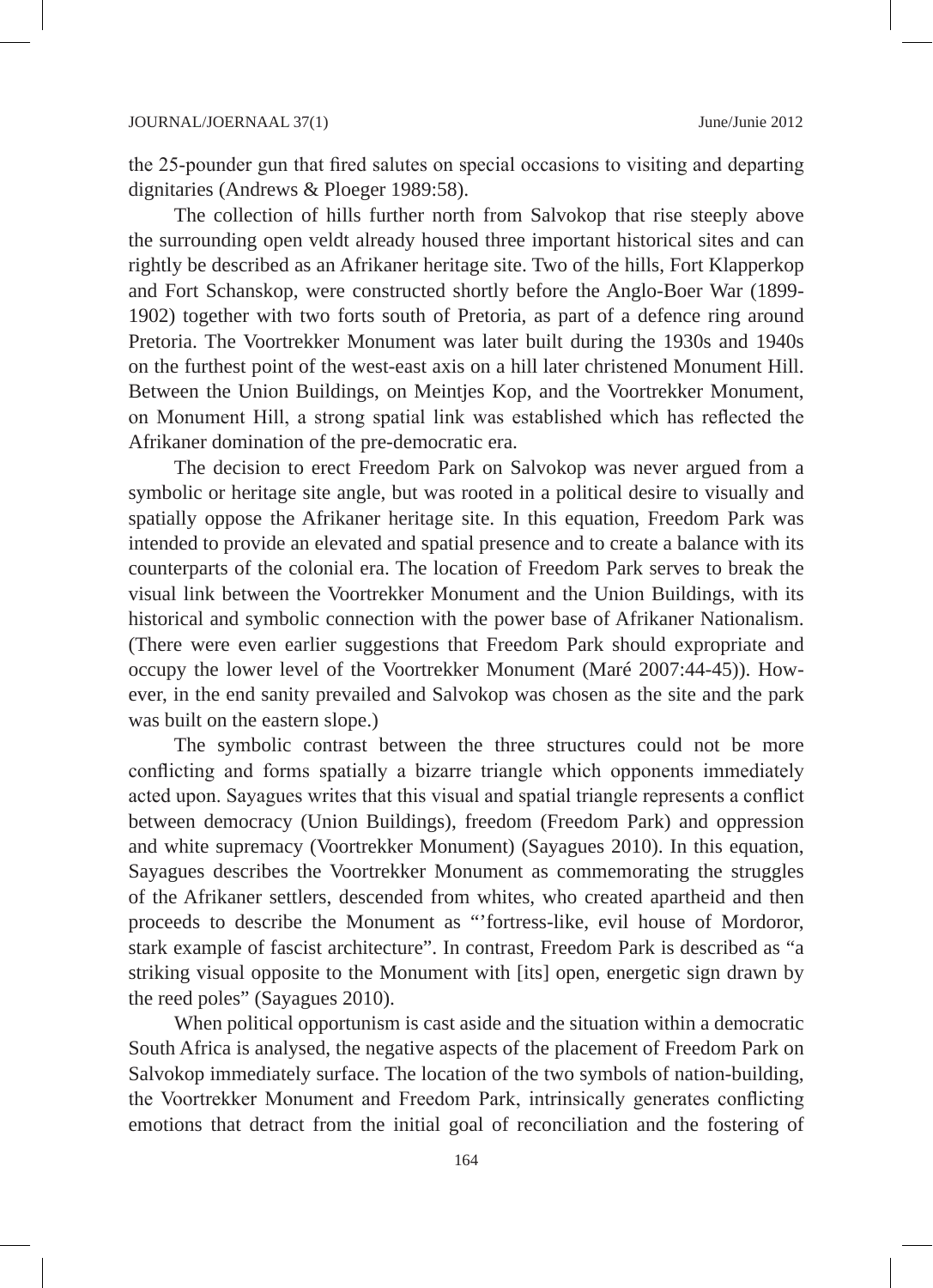nation-building. This ideal was cast aside in favour of the strategic and political placing of Freedom Park as part of a colonial reconstruction process.

This duplication of monuments, which are intrinsically conflicting, forms part of Maré's assessment that such a strategy is part of a postcolonial ethos that postapartheid monuments should be in the proximity of a "colonial monument" (Maré 2007:44-45). In this manner the strategy detracts from the potential value of both monuments, which produce very little social capital and as a unit contribute little towards nation-building.

A further noteworthy exponent of this strategy was the placement of the Ncome Monument at the historical site of Blood River, directly opposite the ox wagon laager. During the inauguration of the Ncome Monument, the Inkatha Freedom Party's (IFP's) Lionel Mtshali argued that the monument will correct the current imbalances as far as the portrayal of the events at Blood River/Ncome is concerned: it has in the past exclusively symbolised Afrikaner domination, and now (the new Ncome Monument) will promote reconciliation and nation-building (Schonfeldt 2006:217).

However, none of the values of reconciliation and nation-building are architecturally and visually present in the outline and placement of the two monuments at Blood River/Ncome River. The newly erected Ncome Monument's shape and position is predominately one of architectural aggression, because it was built in the form of Shaka's attack formation, consisting of a head or chest with protruding arms that are used to encircle the enemy. The museum building is round to represent a chest and the extending walls point to the "enemy" across the river: the bronze ox wagon laager of the Voortrekker defenders. The shields and spears on the front wall, representing particular regiments, contribute to the image of an advancing and attacking military force and not surprisingly face the laager to perpetually re-enact the battle scene (Schonfeldt 2006:217).

This clear lack of reconciliationary initiative and imagination on the part of both the monuments at Blood River and Ncome River is striking and makes very little contribution to the ideal of nation-building. The situation with Freedom Park and the Voortrekker Monument is similar in that this strategy still maintains "the matter of our and their history", now visually eternalised in two opposing monuments. The restoration of the historical and political balance would have been better served if the whole approach had been better planned and coordinated in a comprehensive and all-inclusive manner. A single monument at Blood River, with a bridge as a symbol of unity spanning the river to integrate the history of the battle, would be preferable to enhance unity in a divided country. A museum, administered by a single body, could then have displayed the opposing interpretations to visitors in a harmonious manner.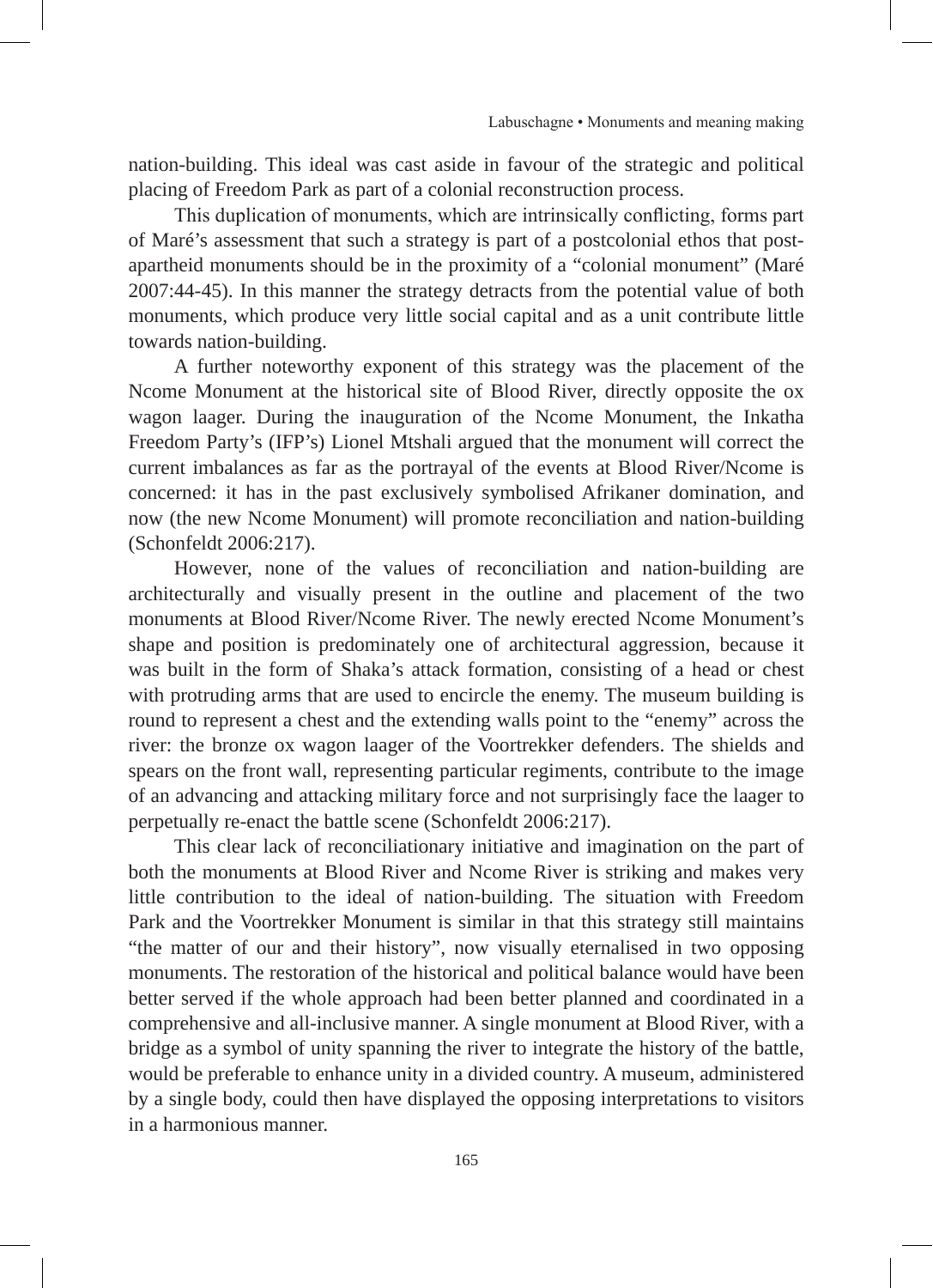#### **(b) The writing on the wall**

The selective policy regarding the inclusion of names of those who had fallen in the name of freedom on the Wall of Names has created strong divisions, thwarting any hope of achieving the ultimate aim of reconciliation and nation-building. As Baines indicates, the decision to exclude the names of former fallen SADF soldiers from the Wall of Names "suggests that the relationship between reconciliation and nation-building is a fraught one" and "that memorialisation is a highly charged political process that will ultimately lead to contestation between competing interpretation of past events" (Baines 2009:331).

The exclusion of names of fallen SADF soldiers and the inclusion of the names of Cuban soldiers who assisted SWAPO insurgents just add oil to the fire. The opposition against this policy was spearheaded by a civil society group, AfriForum. Their spokesperson, Kallie Kriel, stated: "What is of critical importance now, is that the mutual recognition and respect for the history of all South African communities should be developed and nurtured" (<http:71.18.120.210/article. php?ID=9993>).

The one sided, subjective handling of history by Freedom Park's policy framer actually achieves the opposite and the implications of this will be the subject of discussion in the next subsection.

#### **5. THE IMPLICATIONS OF THE FREEDOM PARK POLICIES**

The actions and intentions of Freedom Park's policies are still to a certain extent shrouded in mystery and controversy. Clearly the lofty ideals of reconciliation and nation-building, envisaged by many, seemed to be subservient to the postcolonial society's policy, interpretation and reconstruction of the past. On the surface it seemed that those who spearheaded Freedom Park were driven by political considerations and that reconciliation and nation-building had been downgraded to a lesser priority. The overriding policy and its intended implications seemed to be to correct the wrongs of the past and then to counteract with a subjective interpretation and even a personalised creation of South Africa's history.

The policy will certainly follow the dictum that "winners get to write the history, while losers are likely to be relegated to the margins of society" (Baines 2009:331). The unfortunate aspect is that in the process the two sides are progressively drifting further apart with the initial divisions greater than ever. In his 2007 Day of Reconciliation speech, Serote , the former CEO of Freedom Park, steadfastly maintained a conciliatory approach, referring to "the joining of hands and working towards a brighter future to alleviate the impact of divisions on future generations" (Freedom Park Press Release 2010).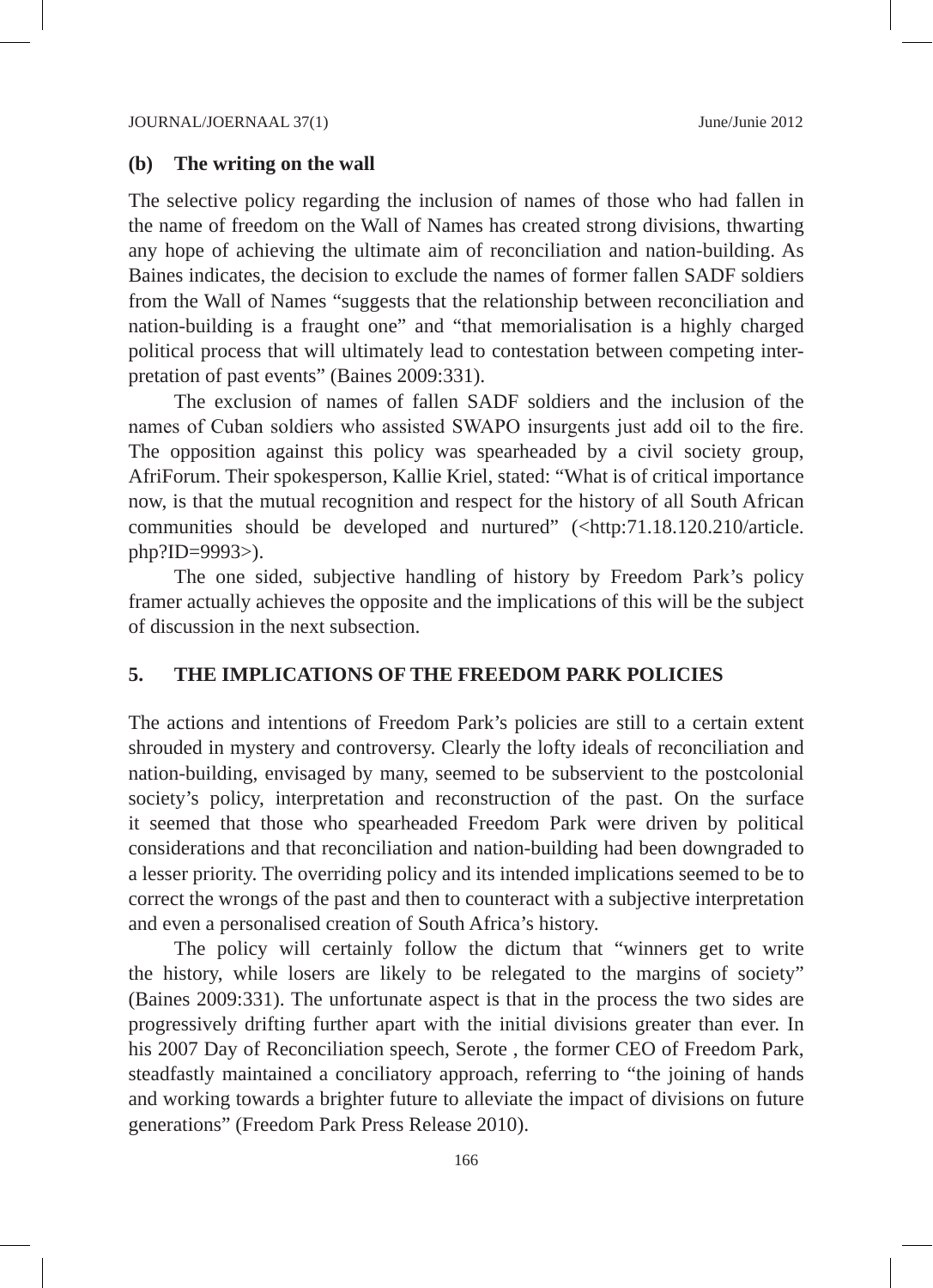However, in a contradictory move, Serote had broadened Freedom Park's vision from a national focus to a continental vision of freedom and solidarity. In a media release on 10 May 2010, during the hosting of the Ambassadors and High Commissioners from various African countries, he declared that the focus of the Park was sustainable partnerships to promote Africa's heritage, culture and partnerships. Serote declared on this occasion that the aim was to strengthen the framework of African solidarity and to unite (Africa's) brothers and sisters into a global community based on the ideals of Pan-Africanism to explore common roots (Freedom Park Press Release 2010).

How should this broader approach of Pan-Africanism and black solidarity be interpreted, and how are we to know if this direction change has now replaced Tutu's vision of nation-building and a rainbow nation? This direction change has the potential to alienate non-traditionalists and Westerners even further, especially in the light of the difficulty to be compatible with the spiritual dimension which is being created at Freedom Park.

The specific spiritual dimension that Freedom Park is trying to achieve presents another exclusive approach to nation-building. The lay-out of Freedom Park reflects a unique culture, heritage and spirituality which is symbolised by different areas such as an eternal flame and spiritual places and references as "to walk where (your) ancestors have walked" (Information pamphlet. Freedom Park).

However, the fundamental question is which identity is being represented at Freedom Park, and whether this identity has a broad, all-inclusive and diverse aim of a rainbow nation or a narrower ethnic application. If reconciliation and nation-building were indeed Freedom Park's aim, then the existing presence of symbols and rituals is hardly representative of the broader diversified South African community.

The problem is that the current recreation of spirituality and symbolism has no historical and traditional link with the specific area which creates the impression that the symbols were forced and not spontaneous. The reference to "walk where your ancestors have walked" could not be anything else than figurative, because the area was never historically a heritage site.

Freedom Park's geographic position, in clear view of the central business district of a First World city and with the sound of heavy traffic, negates the spirituality that the Park could have reflected. The sanctity and serenity that Wonderboom could have provided, with its abundance of secluded spaces, away from city noises, were therefore sadly bypassed for the sake of scoring political points.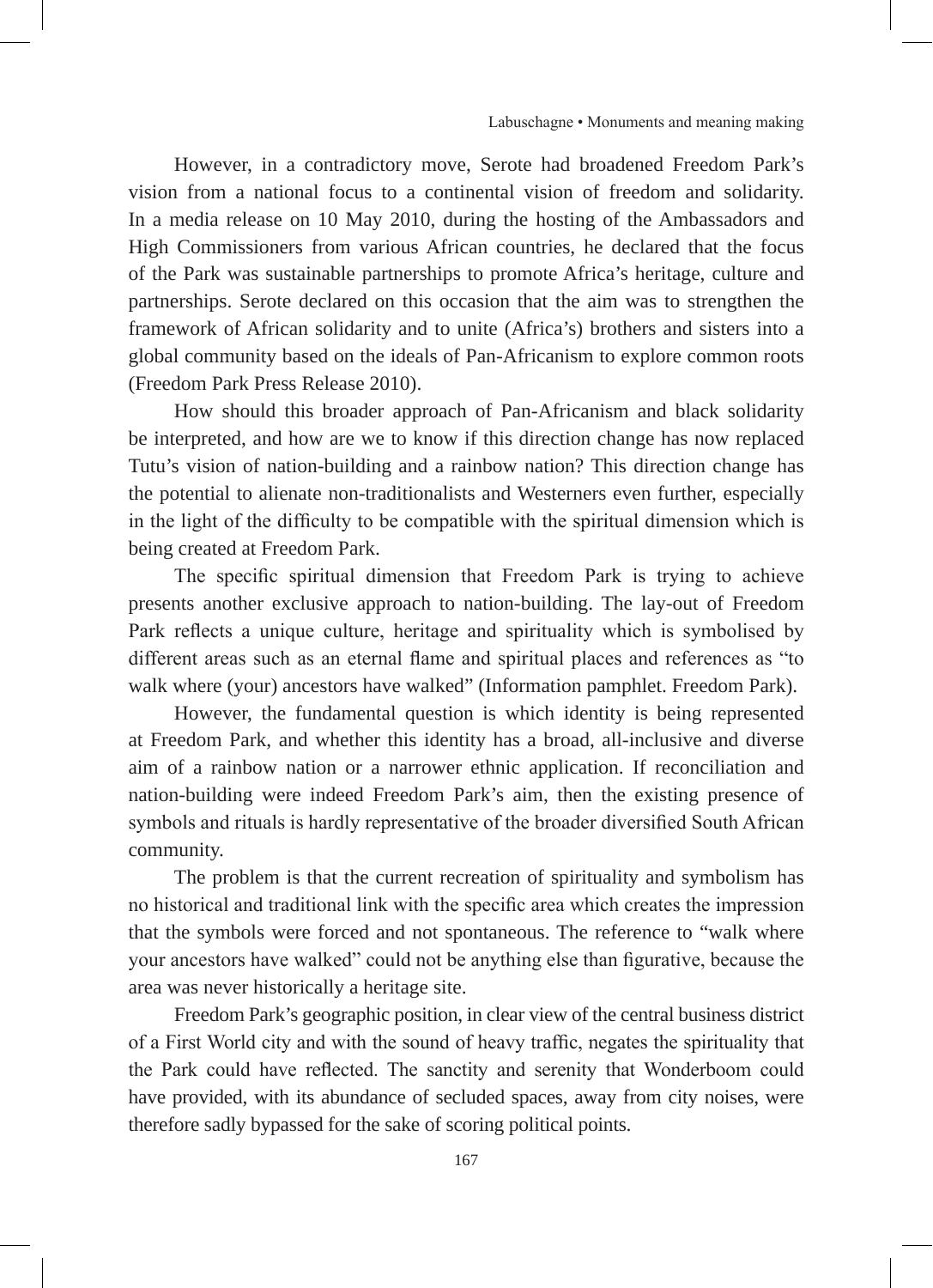#### **6. CONCLUSION AND FINAL ASSESSMENT**

The intention to establish a park to commemorate the battle for freedom in South Africa was a noble initiative and long overdue in a country where monuments and statues overwhelmingly represent white interests and neglect the struggle of black people for self-determination. The memorialisation of those who fell in the struggle for freedom was therefore welcomed, especially in light of the noble intention to interconnect it with the broader goal of reconciliation and nation-building in South Africa.

However, after almost a decade, it seems that subsequent events and political agendas are threatening to derail the original intentions of this noble project. Ongoing controversy about Freedom Park's exclusiveness and level of political behaviour is clearly suffocating its potential. It seems that the continued criticism of the Park's inclusiveness has resulted in a lukewarm response by visitors, who are voting with their feet and staying away.

The present leaning towards Pan-Africanism and the alienation of whites, especially Afrikaners, is a far cry from Freedom Park's initial goals as reflected in a 2007 press release: "Our guiding principle is creating inclusivity and ownership amongst the nation to ensure that every South African is able to identify with the Park and what it represents" (Freedom Park Press Release 2010).

Serote's token gesture to decide that two Boer Generals of note, Christiaan de Wet and Koos de la Rey, should be included in the Hall is too little too late. He then immediately neutralises this positive move by instructing the Afrikaans newspaper, *Beeld*, not to refer to Freedom Park as "Vryheidspark", because no such park exists in the first place (*Beeld*, June 2010).

The fact is that Freedom Park has cost more than 57 million rand, a bill that was footed by the taxpayer. On 31 March 2009 Freedom Park progressed from a trust to a council and a cultural institution and it seems with escalating costs, such as a 35% increase in operating costs in 2009, that its dependency on the state and the National Lottery Board will increase in future. It will therefore be a monumental task to put the park on a sound financial basis. The grim reality is that the visitors to Freedom Park are a mere trickle in contrast with the Voortrekker Monument, where overseas visitors arrive in their droves. The average number of visitors to the Voortrekker Monument exceeds 200 000 per annum, which amounts to about 17 000 visitors per month (<www.thesouthafricanguide.com>), a number that was substantially higher during the Soccer World Cup. In comparison, Freedom Park, in spite of the fact that thousands of visitors from Africa and the world congregated in June in Pretoria and Johannesburg for the 2010 Soccer World Cup, attracted a mere 3 000 visitors, which on average was a disappointing 120 visitors per day (*Beeld*, June 2010)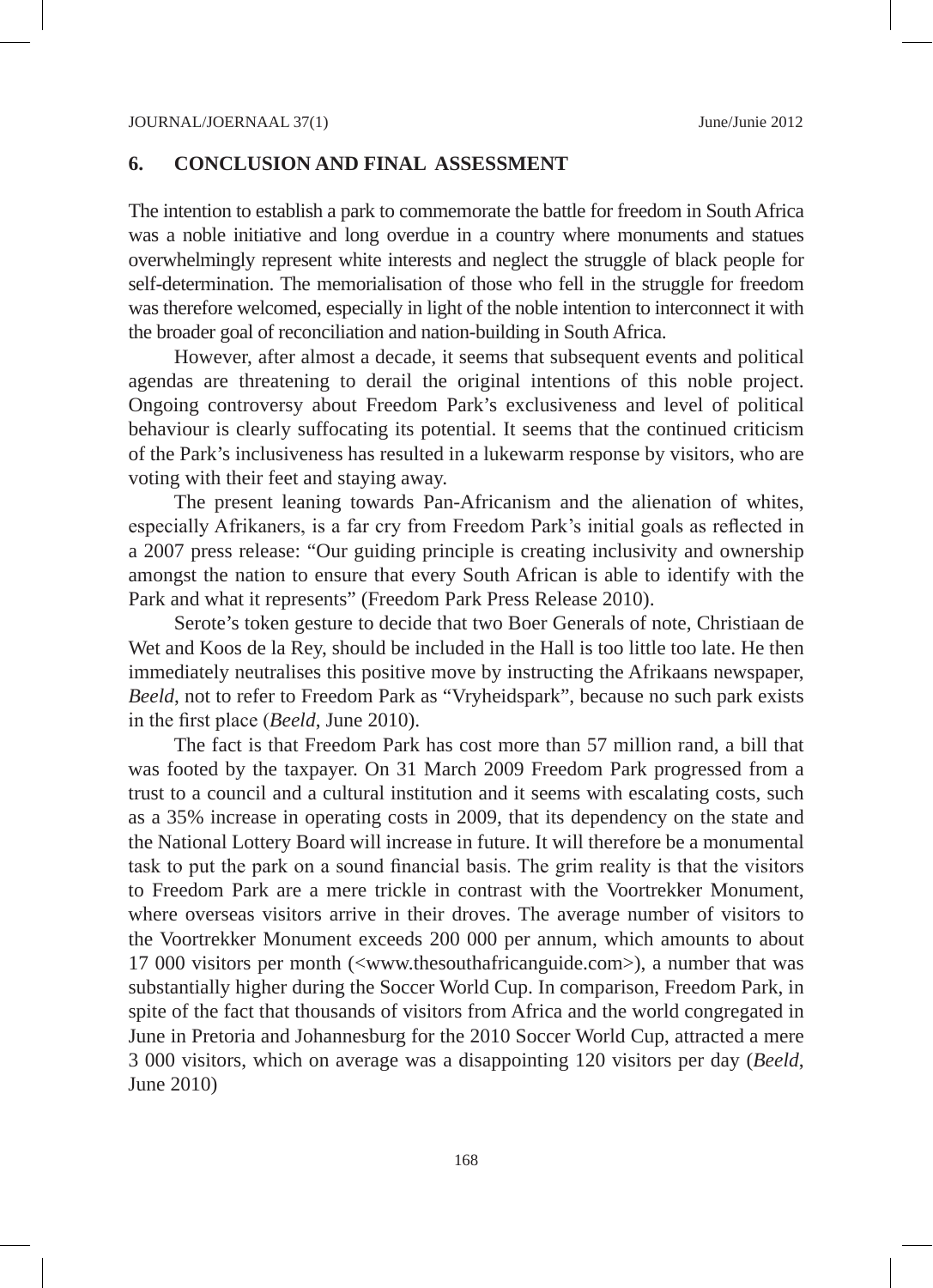The only way to rectify the situation is to adopt a business plan for Freedom Park and to substantially downplay the perception that it is a park belonging to and representing the views of the ruling party. It is time to acknowledge the diversity of South African society, and in a joint project with the Voortrekker Monument, to develop a holistic encompassing initiative to present an inclusive face to its citizens and visitors to the country. In this manner a substantial portion of the visitors to the Voortrekker Monument in future will also pay entrance fees to visit Freedom Park.

The present group of policy makers and politicians can learn a lot from the example that was set by former president Nelson Mandela. He spoke during 2002 when the statue of Danie Theron, Afrikaner hero of the Anglo-Boer War, was unveiled on Schanskop. Mandela reiterated that we should share each other's heritage in this country because we have a common destiny (*Rapport*, September 2010).

## **LIST OF SOURCES**

Andrews T & Ploeger J 1989. *Street and place names of old Pretoria*. Pretoria: J.L. van Schaik.

Baines G 2009. 'The Freedom Park fracas and the divisive legacy of South Africa's Border War/Liberation Struggle", *Social dynamics* 35(2).

*Beeld*, June 2010.

Doxtader E & Salazar PJ 2007. *Truth and Reconciliation: The fundamental documents*. Claremont: New Books Africa (Pty) Ltd.

Du Plessis T 2010. "Maak dit 'n oorgrenspark", *Beeld*, June.

Information pamphlet. Freedom Park: Undated.

Jackson R & Jackson D 2003. *An introduction to comparative and world politics*. Englewood Cliffs: Prentice Hall.

Johnson RW 2004. *South Africa, the first man, the last nation*. Johannesburg: Jonathan Ball Publisers.

Lewis J 2010. "Danie Theron, Davy Crocett…volksheld", *Rapport*, September.

Maré EM 2007. "Monumental complexity, searching for meaning of a selection of South African monuments", *South African Journal for Arts History* 22(2).